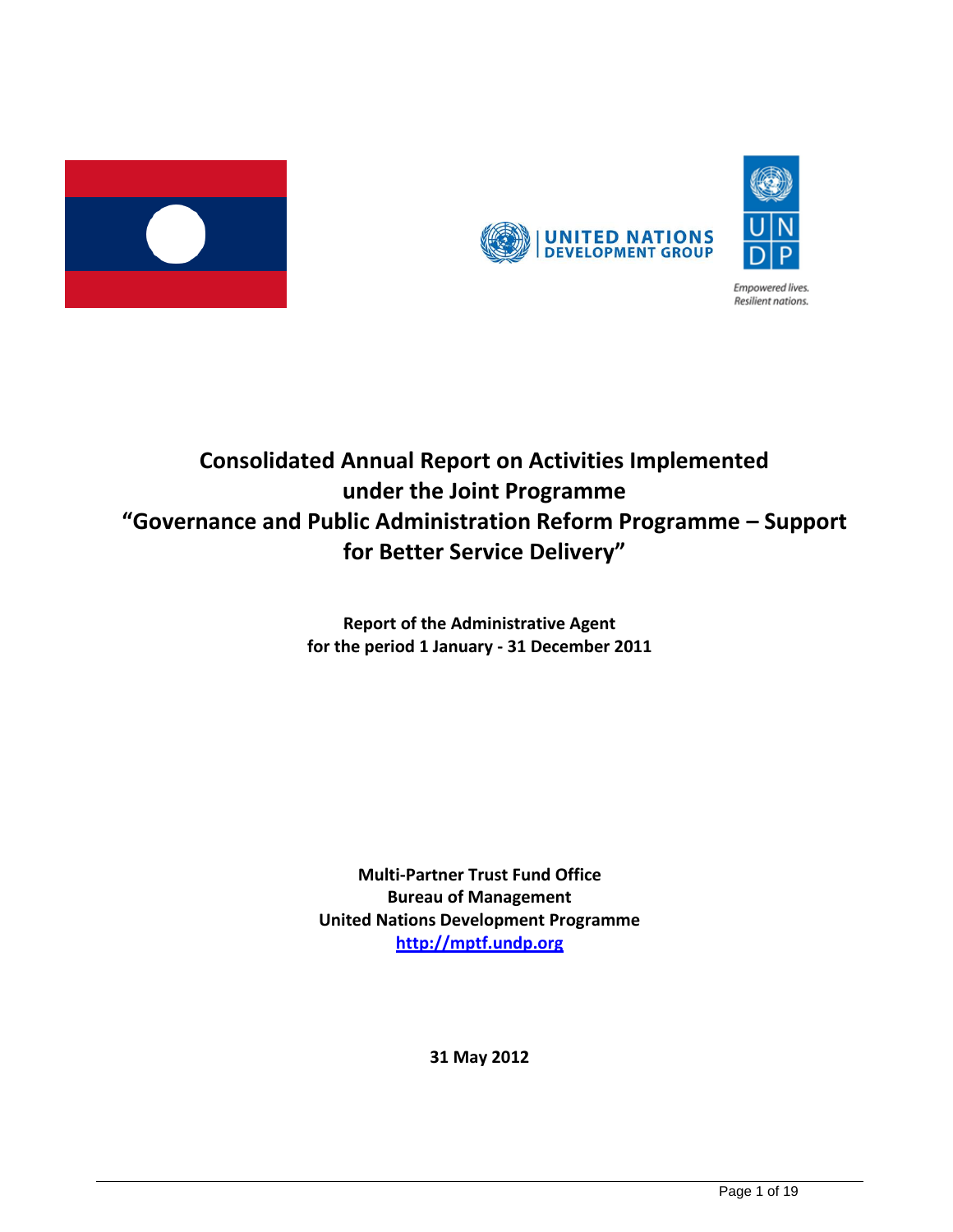

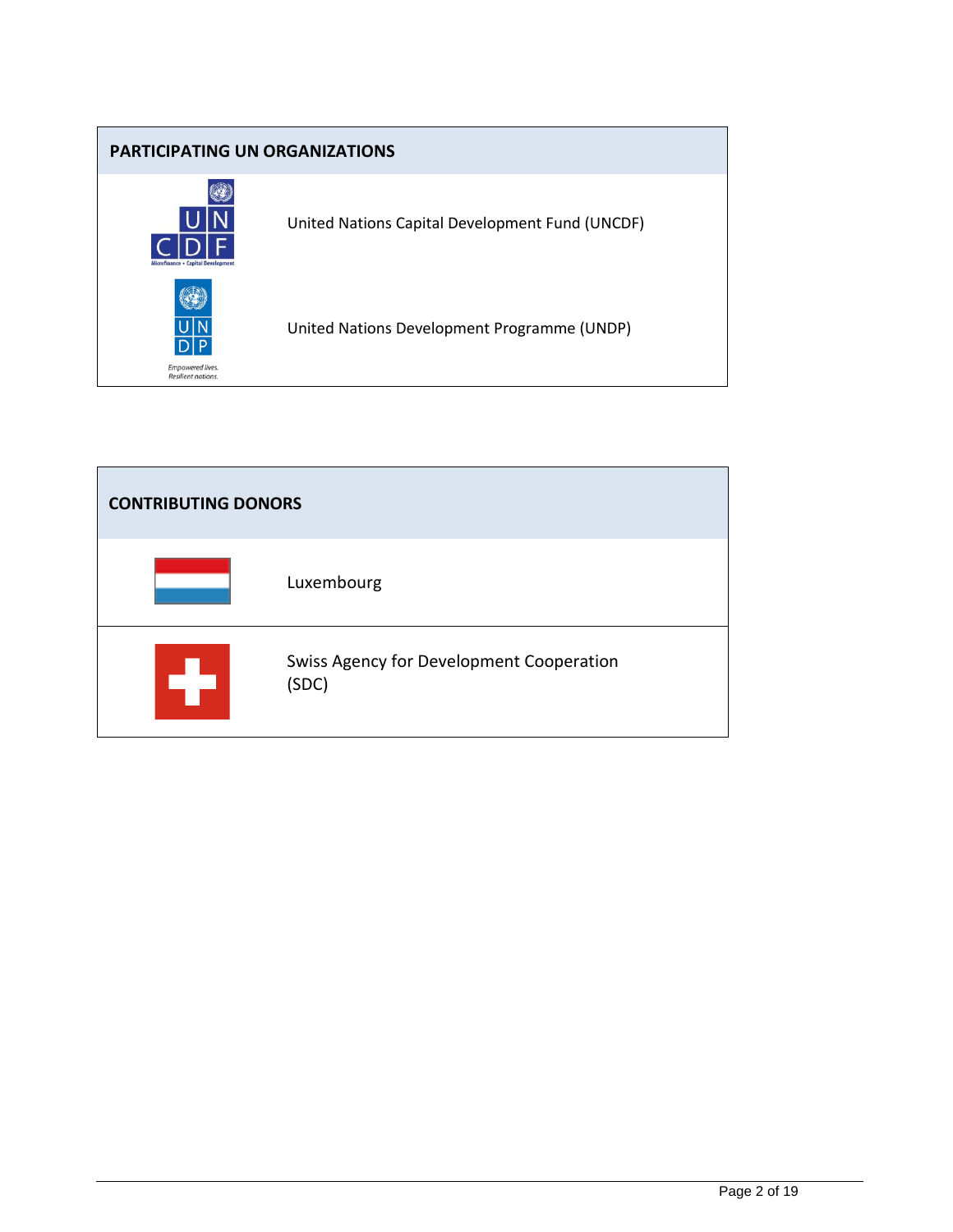

## **Governance and Public Administration Reform Programme – Support for Better Service Delivery**

### **ANNUAL PROGRAMME COMBINED NARRATIVE AND FINANCIAL PROGRESS REPORT**

### **REPORTING PERIOD: 1 JANUARY – 31 DECEMBER 2011**

#### **Programme Title & Number**  $\vert$  **Country, Locality(s)**

- **Programme Title:** Governance and Public Administration Reform Programme – Support for Better Service Delivery
- **Programme Number: Joint Programme No. 00056568**
- **MPTF Office Atlas Number:** Award ID: 00055647

Project ID: 00067647

# Participating Organization(s) **IMPLE 1 Implementing Partners**

UNDP

UNCDF

### **Programme/Project Cost (US\$)** | **Programme Duration (months)**

All AA functions are undertaken at the CO All AA functions are undertaken at the  $\text{CO}$   $\bigcup$  Overall Duration: 4 years

Agency Contribution UNDP: \$1,360,000

UNCDF: \$700,000

Other Contribution (donor): SDC: \$3,500,000 Luxembourg: \$4,000,000 SNV: \$182,999 TOTAL: \$9,742,999

Lao PDR: Vientiane Capital and other 4 provinces

**Thematic Area(s)** Democratic Governance

• Public Administration and Civil Service Authority (PACSA), Prime Minister's Office, Government of Lao PDR.

Start Date: 01 July 2007 End Date or Revised End Date: 30 June 2012 Operational Closure Date: 30 June 2012 Expected Financial Closure Date: 30 June 2013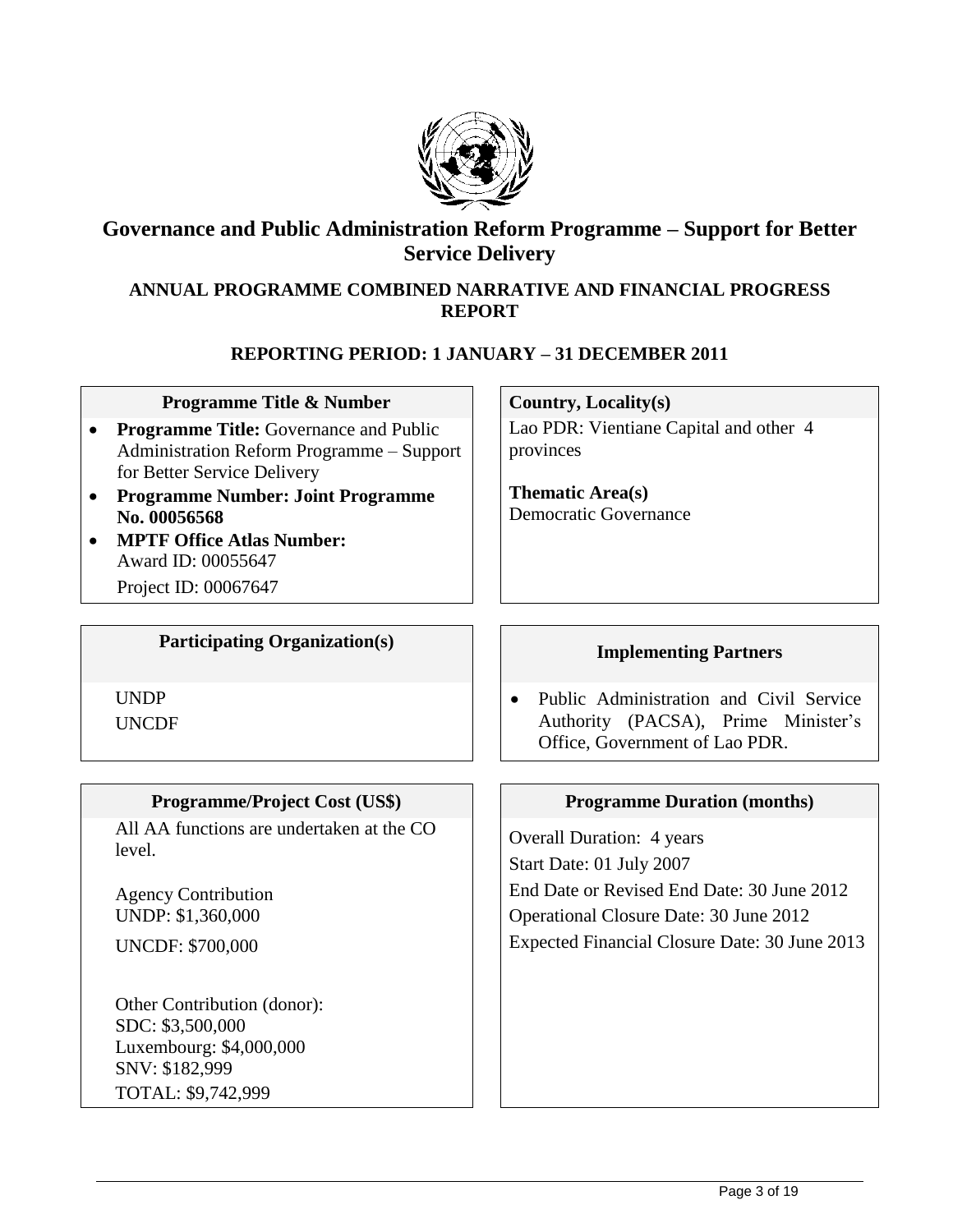## **Programme Assessments/Mid-Term Evaluation Submitted By**

Assessment Completed - if applicable *please attach*

Date: 24 June-05 August 2009

Mid-Evaluation Report

Yes: Date: 24 June- 05 August 2009

- o Name: Thilaphong Oudomsine
- o Title: Programme Specialist
- o Participating Organization (Lead): UNCDF
- o Email address: thilaphong.oudomsine@uncdf.org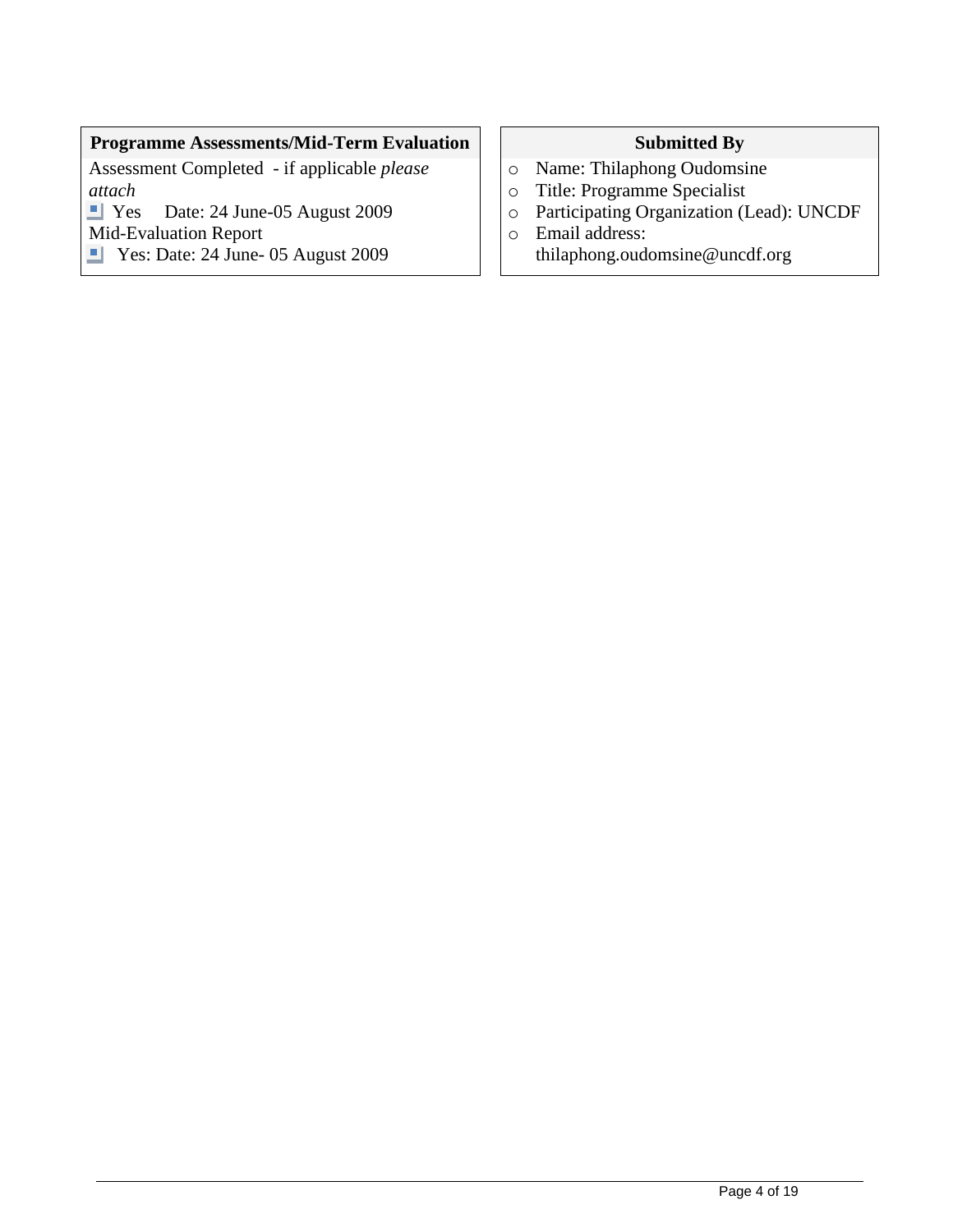## **ANNUAL PROGRESS REPORT On Joint Programme on Governance and Public Administration Reform Programme: Support for Better Service Delivery For the period 01/01/2011 – 31/12/2011**

## **Table of Contents**

| $\mathbf{I}$ .         | <b>EXECUTIVE SUMMARY</b>                         |    |
|------------------------|--------------------------------------------------|----|
| П.                     | <b>PURPOSE</b>                                   |    |
| III.                   | <b>RESOURCES</b>                                 | -6 |
|                        | IV. IMPLEMENTATION AND MONITORING ARRANGEMENTS 7 |    |
| $\mathbf{V}_{\bullet}$ | <b>RESULTS</b>                                   |    |
|                        | VI. FUTURE WORK PLAN                             |    |
|                        | VII. FINANCIAL REPORT                            | 17 |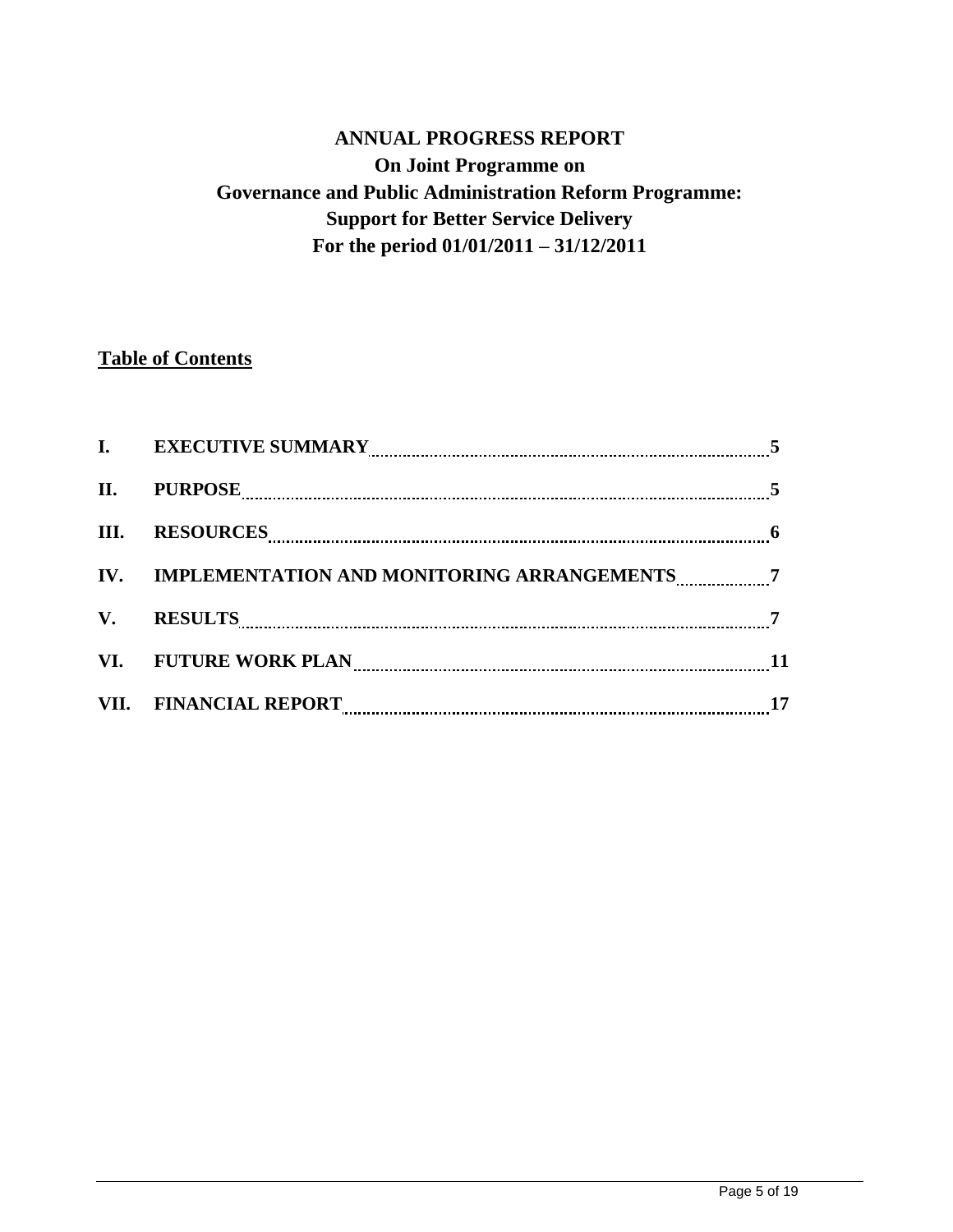## **ABBREVIATIONS and ACRONYMS**

| <b>ACCSM</b> | <b>ASEAN Conference for Civil Service Management</b>   |
|--------------|--------------------------------------------------------|
| <b>APR</b>   | <b>Annual Project Report</b>                           |
| <b>CPAP</b>  | Country Programme and Action Plan                      |
| <b>CCOP</b>  | Central Committee for Organizations and Personnel      |
| <b>DDF</b>   | District Development Fund                              |
| <b>DIC</b>   | Department of International Cooperation                |
| <b>FM</b>    | <b>Financial Management</b>                            |
| <b>GPAR</b>  | Governance and Public Administration Reform            |
| <b>GSWG</b>  | Governance Sector Working Groups                       |
| <b>HRM</b>   | Human Resources Management                             |
| MPI          | Ministry of Planning and Investment                    |
| MoF          | Ministry of Finance                                    |
| MoHA         | Ministry of Home Affairs (formerly PACSA)              |
| <b>NAPPA</b> | National Academy of Politics and Public Administration |
| <b>NCAW</b>  | National Committee for Advancement of Women            |
| <b>NSEDP</b> | National Socio-Economic Development Plan               |
| <b>ODSCs</b> | <b>One Door Service Centers</b>                        |
| <b>PIMS</b>  | <b>Personnel Information Management System</b>         |
| P/B          | Planning and Budgeting                                 |
| <b>PB</b>    | Project Board                                          |
| <b>PMO</b>   | Prime Minister's Office                                |
| <b>PMSU</b>  | Programme Management Support Unit                      |
| <b>SBSD</b>  | <b>Support for Better Service Delivery</b>             |
| <b>SDC</b>   | <b>Swiss Agency for Development and Cooperation</b>    |
| <b>UNCDF</b> | <b>United Nations Capital Development Fund</b>         |
| <b>UNDAF</b> | United Nations Development Assistance Framework        |
| <b>UNDP</b>  | <b>United Nations Development Programme</b>            |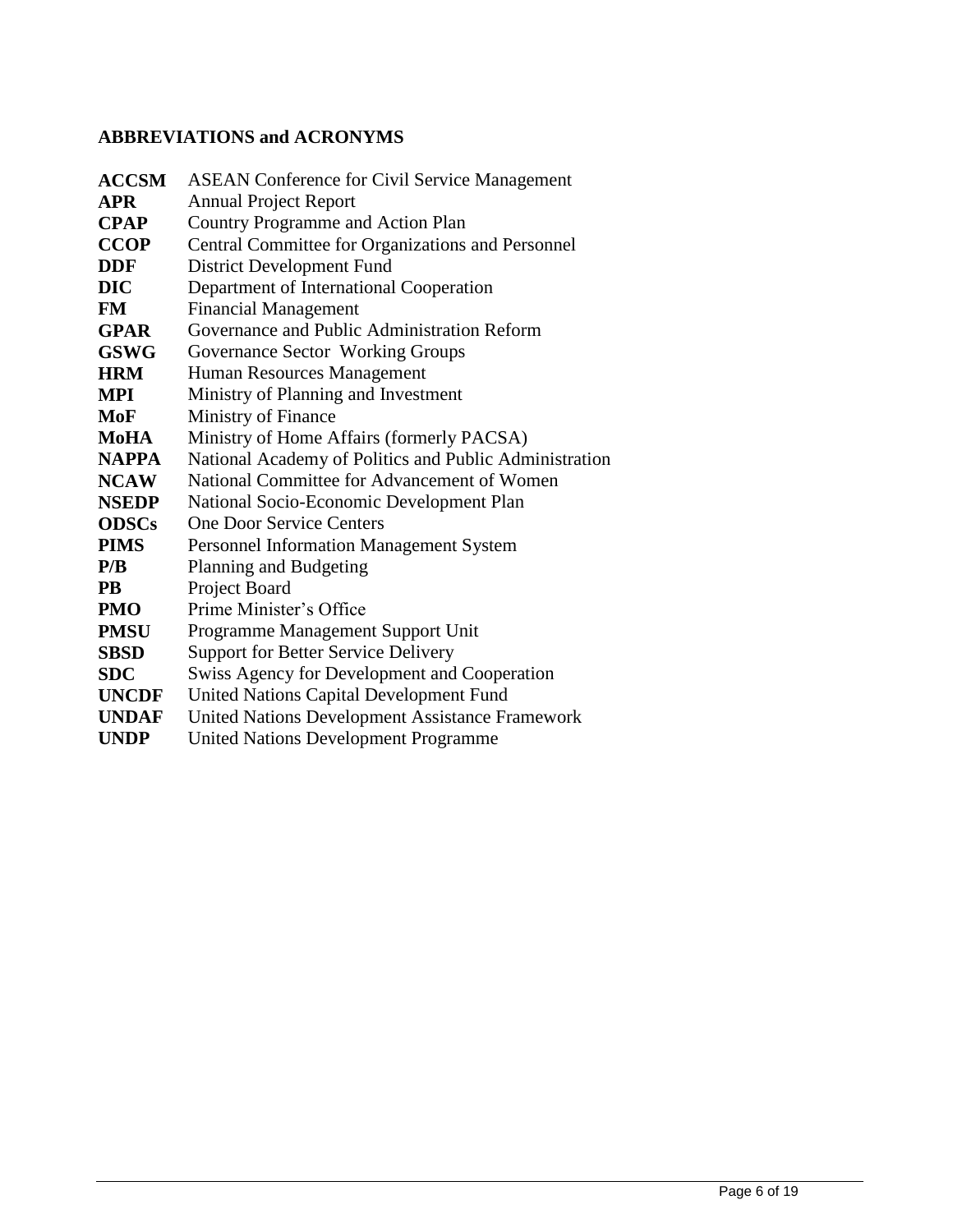## **I. EXECUTIVE SUMMARY**

The need for the accountable, effective, transparent and responsive public administration system is well recognized by the Government of Lao PDR. Achieving the MDGs by 2015 as well as the success of the  $7<sup>th</sup>$  National Socio-Economic Development Plan (NSEDP) 2011-2015 is largely depending on continued progress and improvement of the enabling public policies and strengthened state institutions. This is echoed by the four elements of the breakthrough strategy approved by the 9th Party Congress in March 2011. Clear directions for governance reforms have been provided by the 9<sup>th</sup> Party Congress, held in March 2011. The breakthrough strategy spells out clearly that developing a professional, competent and people-centered public administration, at national and subnational levels, is a condition for succeeding the 7th NSEDP and for achieving the MDGs by 2015.

The Lao Government has taken a step to simplify and rationalize its organizational machinery to enable them to improve public service delivery. As a result, 4 new ministries have been established one of which is the Ministry of Home Affairs (MoHA) formerly PACSA. The new ministry is given an increased mandate to lead the ongoing public administration reform and civil service management agenda. MoHA will have a major responsibility to develop policy / technical papers which will be provided as input to the updating of the Constitution, as well as the Law on Government and the Law on Local Administration. This new mandate is in line with the Party directions to establish local councils in the future and to increase the responsibilities of the local administrations. MoHA is also given the responsibility for coordination mechanisms between central agencies and local administrative organizations through the ongoing revision of the Prime Minister's Decree 01/2000 that begun in 2011, which provides the framework for sharing responsibilities across different levels in the administration include assigning executive roles to the districts in implementing local development programmes.

The GPAR Support for Better Service Delivery (SBSD) programme continued the reform agenda in 2011 and provided support to the design of the new national governance reform framework to respond to the emerging reform activities. It builds on the reform and capacity development initiatives since the mid 90's through the Public Administration Reform projects (PAR) and then Governance & Public Administration Reform projects (GPAR) at the central and provincial levels. The main outcome will be.

Through GPAR programme support during 2011, there were continued improvements in the strengthening of capacity for strategic planning, management and monitoring of governance reform for more effective, accountable and transparent public service delivery. The results identify within this Report indicate progress in all strategic areas including the Governance Sector Working Group, the Strategic Plan on Governance, civil service management mechanisms and capacity building, citizens' One-Door-Service-Delivery-Centres, District Development Fund and the demand-driven capacity development fund for public administration (GPAR Fund). Some notable achievements during 2011 included the Decree on zoning local administrations as a basis for more targeted local capacity strengthening; adoption of the Civil Service Management Strategy; successful piloting of an operational expenditure block grant (OEBG) under DDF; and growing public access to One Door service centres (up 24% in 2011). GPAR SBSD, as the main driver behind governance reforms, also made progress at the macro level during the year by providing space for innovation and debate in politically sensitive areas. The demonstrated success of the District Development Fund (DDF) has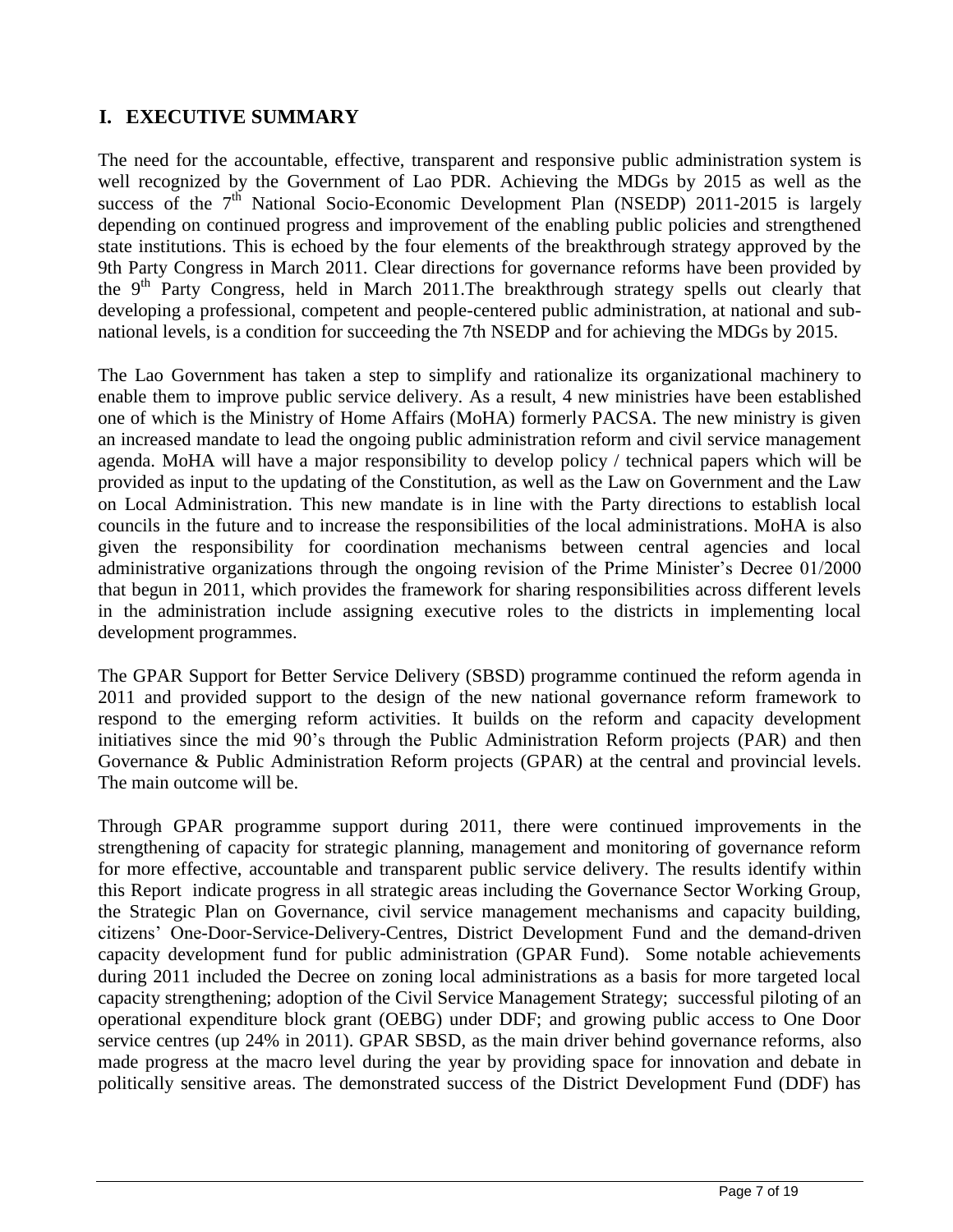helped informed national policy in terms of decentralization practices with a view to strengthening the role and capacity of sub-national systems and staff.

Finally, to respond to the increasing responsibility of the public administration reform agenda, MoHA, with assistance from a consultancy team, SBSD technical advisors as well as UNCDF-UNDP CO and UNCDF RO, designed a more comprehensive new National Governance and Public Administration Reform Programme (NGPAR) for the period of 2011-2015. The new NGPAR is an overarching framework that brings several governance reform related areas of work together to implement the directions and mandates set out in the new Strategic Plan on Governance 2011-2015.

## **II. PURPOSE**

The GPAR SBSD programme builds upon successful reforms and activities of previous governance reform initiatives under GPAR I and GPAR II. The GPAR SBSD Programme is more strategic in focus; more accountable for implementation and impacts of Governance reform initiatives; has a strong service delivery orientation; has a clear results orientation; develops a uniform, sustainable and work based training; helps graduate from a project-oriented approach at central level to a service provision oriented approach focusing on health, education, agriculture and rural development sectors targeting the poorest provinces and districts; and establishes a cost-effective mechanism for strengthening the implementation of the reform activities.

The SBSD programme strengthens capacity for strategic planning, financing, management and monitoring of governance reform for more effective, accountable and transparent public service delivery. The programme links to the goal of the Government of Lao PDR's goal to "build an effective, efficient, well-trained, honest and ethical public service that is able to meet the needs of the multi-ethnic Lao people". The main objective of the programme is to increase efficiency, effectiveness, transparency, and accountability of the public administration at central and local levels.

Five interrelated outputs are used to achieve this outcome:

- 1. Strengthened policy development, strategic oversight and monitoring of governance reform
- 2. Improved organizational and systems development for more effective, accountable and transparent services;
- 3. Strengthened human resource management and human resource development policies, procedures and capacity, and establish a cost effective and sustainable system for civil service training and development
- 4. Provision of a formula-based district development funding mechanism for devolved service delivery with a particular focus on the provision of expanded and improved health, education, agriculture, and rural development services
- 5. Supporting demand-driven governance reforms at central and local levels which directly impact on service delivery

The programme links to UNDAF Outcome 3.3: Increased efficiency, effectiveness, transparency, and accountability of the public administration at both central and local levels; and UNCP/CPAP outcomes 8.1 Strengthened capacities of central administration (MoHA) for decentralized planning, management & service delivery. It also links to MDG goals 1-7, through improved governance and accountable use of public resources. Governance and public administration is a cross-cutting theme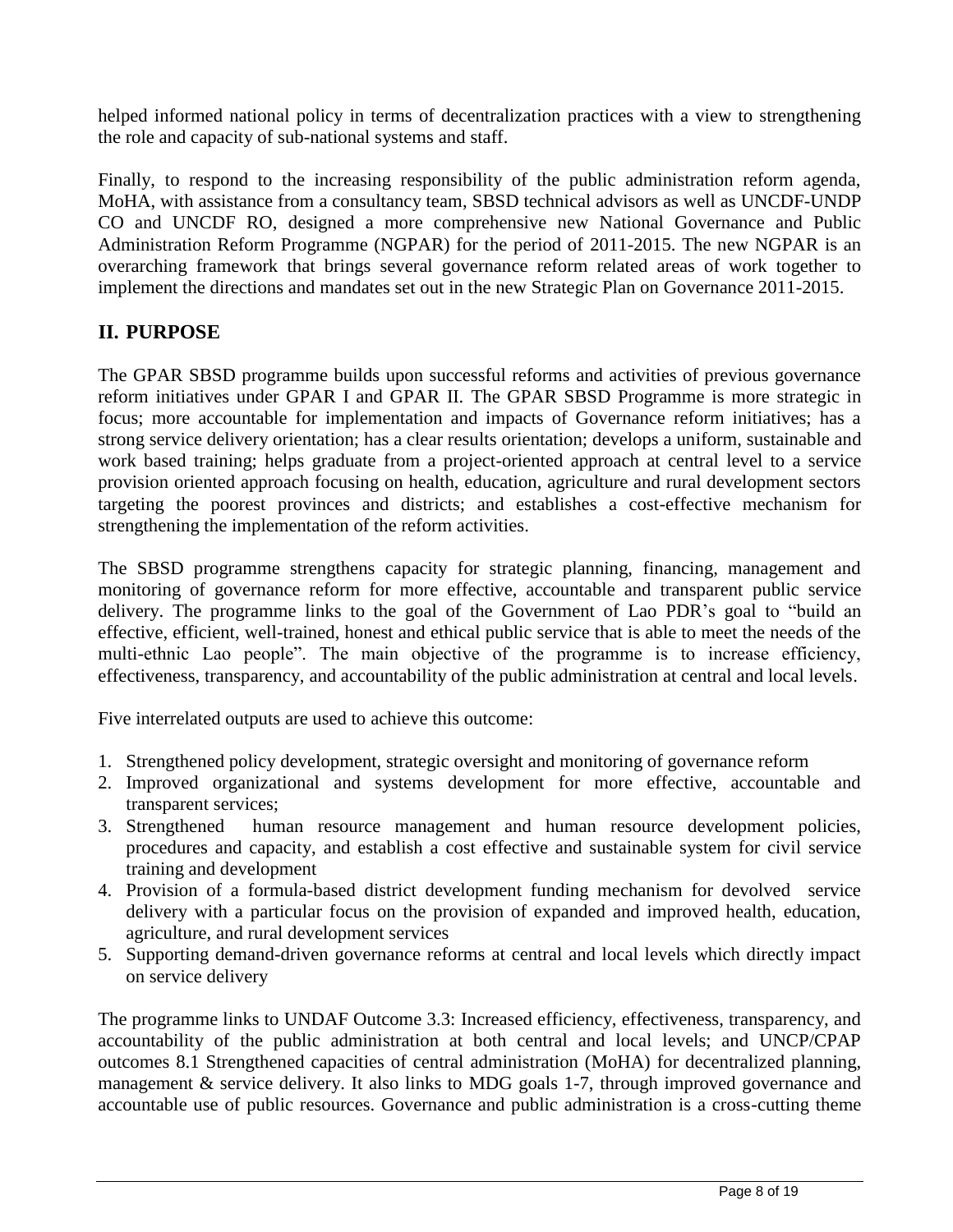that supports the provision of public goods and services to country citizens. If all citizens equally and transparently benefit from government services, their livelihood opportunities will improve.

The main Implementing Partner is the Ministry of Home Affairs (MoHA) and the responsible parties include UNDP, UNCDF, MoHA and concerned provincial authorities. Other Partners include all lines ministries, Central Committee for Organization and Personnel, National Academics of Politics and Administration (NAPPA), Secretariat of Government, PMO and some selected targeted provincial authorities in Lao PDR. Other development partners are Swiss Agency for Development and Cooperation (SDC) and the Government of Luxembourg. These partners play different roles according to the RBM Project Board Arrangements. They interact through project monthly meetings, quarterly project board meetings and annual review meetings.

## **III. RESOURCES**

### *Financial Resources:*

The Programme is funded by the Government of Luxembourg, Swiss Agency for Development and Cooperation, UNDP, UNCDF and SNV. Total estimated programme budget for the year 2011 based on the latest revised Annual Work Plan was US\$1,247,034 which came from the following sources:

- Regular (core) resources
	- UNCDF(Core): US\$219,492
	- UNDP (Core): US\$380,000
- Cost-share Contributions:
	- SDC: US\$340,500
	- Luxembourg: US\$296, 892(142,692 from UNCDF Non-Core and 154,220 from UNDP Non-core)
	- SNV: US\$10,150

#### *Human Resources:*

- Government: 3 (1 Project Board Executive, Project Manager and Assistant Project Manager)
- National Staff: 5 (programme) and 8 (Operations)
- International Staff: 3 (programme)

## **IV. IMPLEMENTATION AND MONITORING ARRANGEMENTS**

Regular programme monthly meetings were organized to review progress made, challenges and issue faced during the previous month and agree on the planned activities and budget for the following month. On a quarterly basis, the Programme reports the progress against assigned outputs and activities (based on the approved quarterly work plan), challenges and issues in the consolidated report. All logs: Risks, Issues, communication and monitoring, lessons learnt are updated with project management responses. Annual project report (APR) is prepared and shared with all key project stakeholders, development partners and donor communities on the achievements, challenges and issues during the year.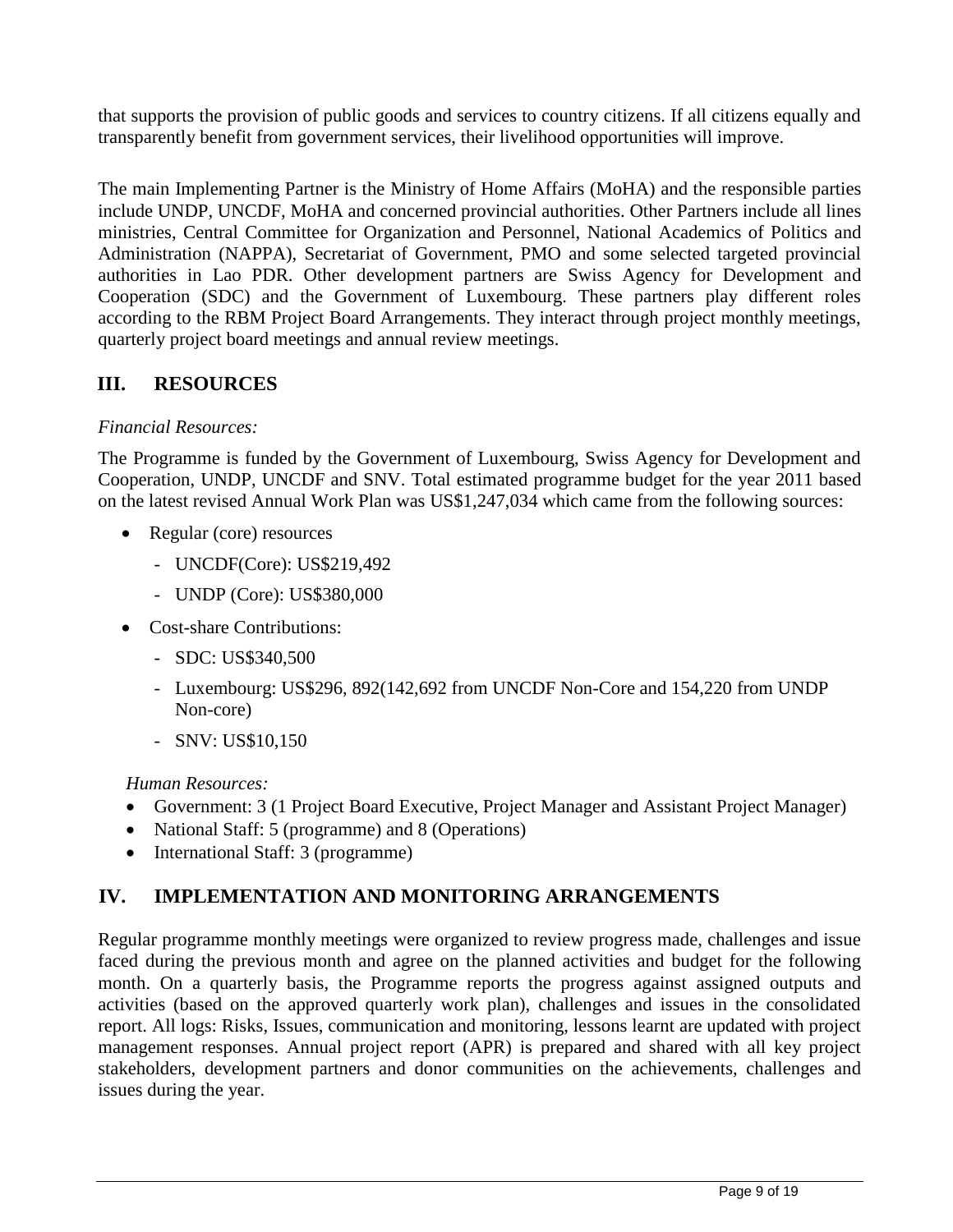Regular quarterly Project Board (PB) meeting were organized to approve AWP and to discuss the pending issues and recommend/approve proposals and requests from the project manager and team. Additional monitoring by the government and development partners through the Governance Sector Working Group or Sub-sector Working Group.

In addition, UNDP PMSU and the DIC of MPI conducted two spot check exercises. The first spot check exercise was organized on 08 February 2011. The second spot check exercise was conducted on 07 October 2011. The main objective of the spot check is to identify any gaps of all aspects of the project implementation and to assist the project to take immediate corrective actions where appropriate. The key findings of the spot checks were overall satisfactory for both exercises. There were some fewer findings that were recommended by the Spot Check Team for improvements such as the need for a proper filing of key documents: NIM Guidelines; information sharing; Procurement Plan to be finalized and signed by the Project Manager and the absence of the project exit strategy. An independent auditing is planned for early 2012 by external auditors.

## **V. RESULTS**

The continued efforts of the Government of Lao PDR, particularly MoHA to strengthen the administrative framework including state management modalities and machinery and structures continued in 2011. GPAR SBSD has been the prime mover of the process towards a better-organized and functioning government through guidance and assistance for a wide scope of governance reforms. The Government of Lao PDR has taken a tremendous effort to develop mechanisms to improve public administrative systems and produce quality civil servants to improve public service delivery. Incentives for civil servants in remote areas has improved through the Decree on policies for working in remote areas, thereby improving availability of services, particularly in health and education sectors. On the improvement of state management, the government has made progress in adopting the decree on zoning of the remote areas and the Civil Service Management Strategy.

With GPAR SBSD support, the Government continued to take important steps to strengthen civil service management. The guidelines to implement the Civil Service Management Strategy has been prepared and reviewed to be presented to the Government for approval. National Curriculum for Civil Servants Training prepared; implementation commenced. The Civil Service Training Centre made progress with its work plans and direction for future support for systematic capacity building. Steps were also taken to increase the capacity of current trainers and add more trainers, through a Training of Trainers programme.

The GPAR SBSD Programme has created space for innovation and debate in an area that remains politically sensitive, namely the governance reform strategy. The Programme supported the government to reflect on the immediate priorities and long term requirements, to strengthen the draft Strategic Plan on Governance as well as the proposals for support in this area from the  $7<sup>th</sup>$  National Socioeconomic Development Plan. The important contributions from the GPAR SBSD Programme were in relation to establishing linkages across different levels that will enable policies to be implemented effectively, placing emphasis on mainstreaming and scaling up successful pilots so as to benefit the wider population, and bring in linkages between structural and fiscal interventions to strengthen service delivery. The latest Strategic Plan on Governance (2011-20), which has been reviewed to incorporate the resolution of the 9<sup>th</sup> Party Congress, follows the earlier framework (2006-2010) with four pillars "Public Service Improvement, People's Participation, Rule of Law and Sound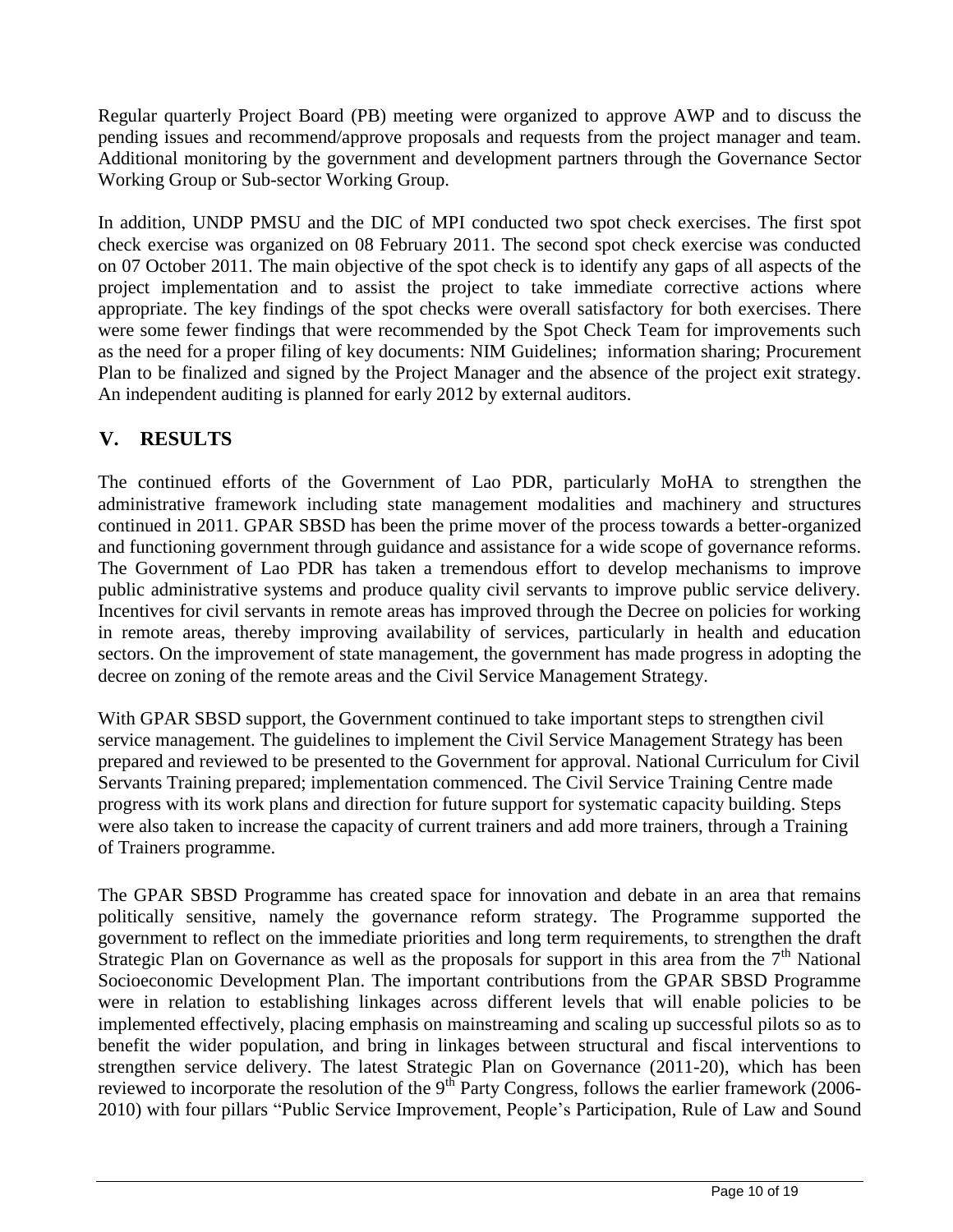Financial Management". It also outlines the main priorities for governance reform in the immediate and medium term. As a result, the SPG is now waiting for the clearance by the Government Cabinet meeting before submitting to the National Assembly during 2012 for approval.

The operations of the One Door Service Centers created several opportunities for provincial and districts to improve their service delivery to the local communities. So far ODS centres have been established in 10 Provinces and in Vientiane Capital since the Prime Minister's instructions regarding the expansion of One-Door-Service (ODS) Centers to all provinces (Ordinance 86). The future directions for ODS Centers in Lao PDR was reviewed by stakeholders from different ministries and provinces, in preparation for developing the strategy for strengthening service delivery. During 2011, 24% increase in usage of One Door Service Centers by citizens.

With the support of the GPAR SBSD project, MoHA has been instrumental in the establishment of the Governance Sector Working Group (GSWG), two Sub Sector Working Groups and Secretariat operational, which provide effective discussion for different national interests and development partners. The mechanisms also strengthen the leadership role, mandate and functioning of the government in the management of development and aid effectiveness. The GSWG and sub-groups have played the lead role in the very successful UN sponsored Round Table Meetings (RTM) , where government and development partners jointly consider national development policies and priorities for support.

Significant progress has been achieved in expanding the use of information technology in governance. The government's Personnel Information Management System (PIMS) continued to be expanded. Support to the implementation of PIMS by GPAR SBSD continued in 10 ministries. PIMS has been introduced across 26 government offices at central and provincial levels. An implementation instruction for mandatory use of PIMS across the country will be issued by the Government in the near future. Applications related to information management for ministries such as e-document, earchive, e-inventory and e-registration have been installed, connected and trained in 130 offices, as well as e-households book in 40 villages. Over 600 officers were trained on ICT.

GPAR Fund provides opportunities as well as a sound platform for all government organizations, nationwide, to come up with practical innovative ideas to address issues they encounter in providing better service delivery and improving governance in Lao PDR. In 2011, demand-driven grants were transferred to 10 grantees representing cross section of national and sub-national public administration and all 10 projects were successfully completed. Lesson learnt Workshop was also organized with all key stakeholders to review and assess the GPAR funding modality and its progress. Key lessons learnt from the 2 phases showed that GPAR Fund strengthened capacity of government at all levels in implementing the administration reforms in efficient, effective, accountable and transpiration way. From the competitive-open process the demand for public administration reform has grown at all levels. It is also produced transparent and participatory selection process through ratings by a multi-stakeholder leadership framework/committee which has been the key to ensuring that the best proposals were selected for grant making. This approach demonstrated the feasibility of scaling up good practices without putting in place large project management units. As a result, the small grants approach proved to be extremely cost effective and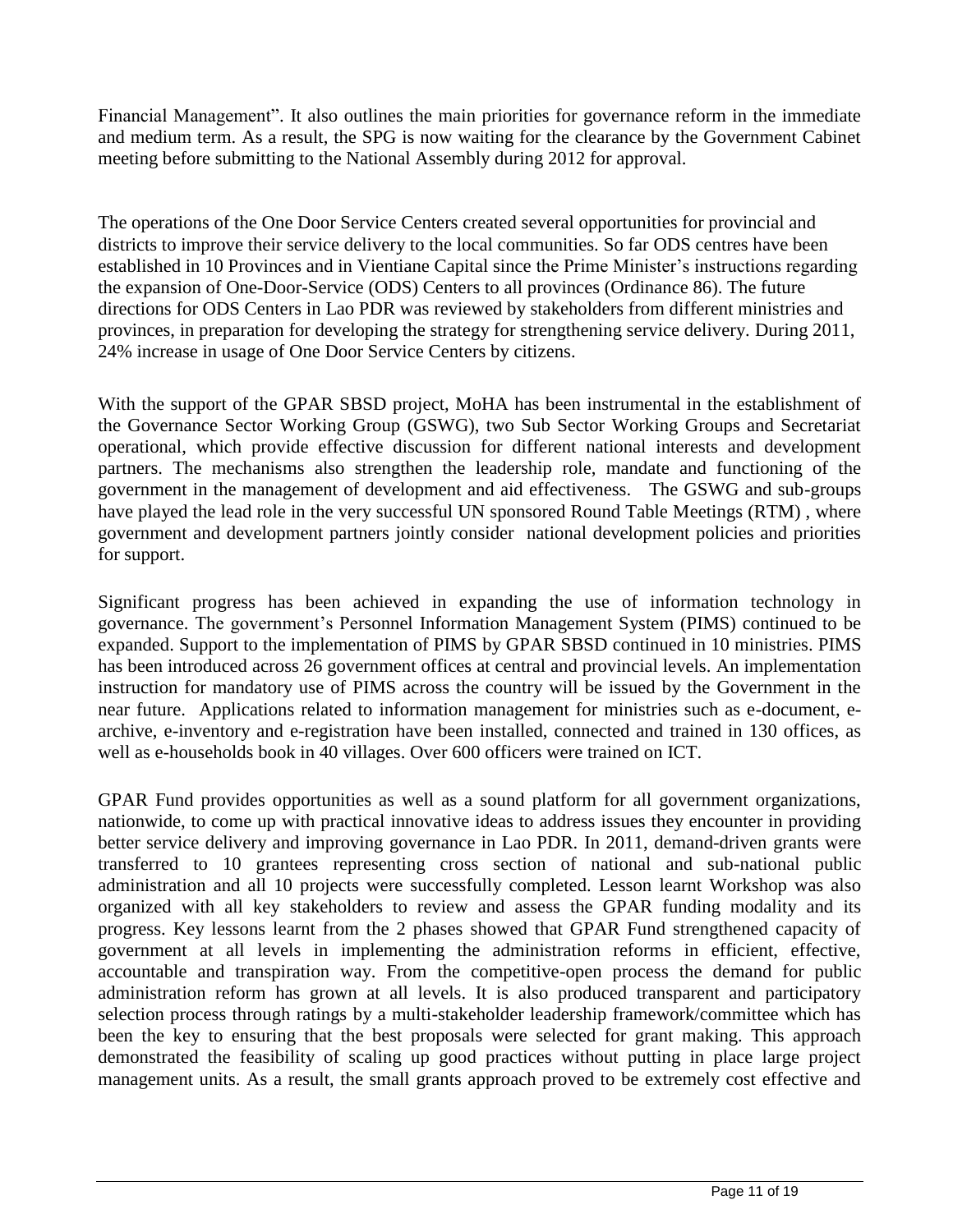successful in capacity development. Thus it is suggested to scale up throughout the country under the new NGPAR programme.

The successful District Development Fund (DDF), of UNCDF's signature local development instrument in Lao PDR, is a key element of the government's development programme and GPAR SBSD project. The DDF directly supports the goals as laid down in the National Socio-Economic Development Plans (2011-2015), both directly in terms of improved service delivery to citizens, and also in terms of promoting sustainable economic development as a basis for eradicating poverty. The DDF supplies a discretionary block grant for infrastructure development and service delivery to district administration officials, as well as procedures to improve the quality of services delivered.

During 2011, a series of multi-stakeholder consultation workshops of government offices and development partners were organized by MoHA to review and take stock of progress and lessons learnt of DDF implementation. The implementation of DDF local level investments successfully concluded in 2011 with the implementation of DDF district final plans in 27 districts of 5 provinces under GPAR SBSD support. In addition to the GPAR SBSD supported DDF, (two other provinces: Borlikhamxay and Khammouane were supported by LUX-DEV and WB respectively, replicating DDF modality.) With the planned closure of the SBSD joint programme, no new funding is committed for the fiscal year 2011-2012, but DDF will be brought forward under the umbrella of the government's new National GPAR Programme 2011-15.

Under SBSD joint programme 2007-2012, DDF has invested in 216 local development capital projects, at the total investment of \$2,818,075 channeled through the national finance system. During this time, DDF has successfully demonstrated the feasibility and development efficiency and effectiveness of directly support local level administrations. DDF projects have also indirectly contributed to poverty reduction by supporting MDG related infrastructure and services such as: provision of clean drinking water; upgrading education and health infrastructure; construction or rehabilitation of rural roads accessing markets and public services; and small scale irrigation schemes that provide sustainable means of increasing agricultural productivity and nutrition and food security.

In addition to the DDF's capital investments, the Operational Expenditure Block Grants (OEBG) was designed and piloted in 2011. The pilot, in two districts, successfully broadened the scope of DDF from purely capital investments to also include recurrent expenditure support for priority services outreach in core areas. The experience with OEBG shows a higher return on initial, smaller, investment in terms of number of beneficiaries that can be reached with key services. The relatively smaller investment in OEBG compared to capital also results in a higher leverage ratio of OEBG to District total funding.

Given the DDF success, the Government of Lao PDR and key development partners announced the continuation of the modality in the new GPAR programme. The New National GPAR 2011-15 joint programme (Strengthening Capacity and Service Delivery of Local Administration – SCSD) was publically launched on 3 February 2012, with an initial budget of \$12.7m and is well positioned to have a growing influence on the direction of local government in Lao PDR and strengthened local governance. The new generation DDF/OEBG has been formulated to play a pivotal role in supporting the roles and capacities of Local Government. The SCSD joint programme has a strong sub-national support focus and incorporates a performance based DDF and greater emphasis on OEBG.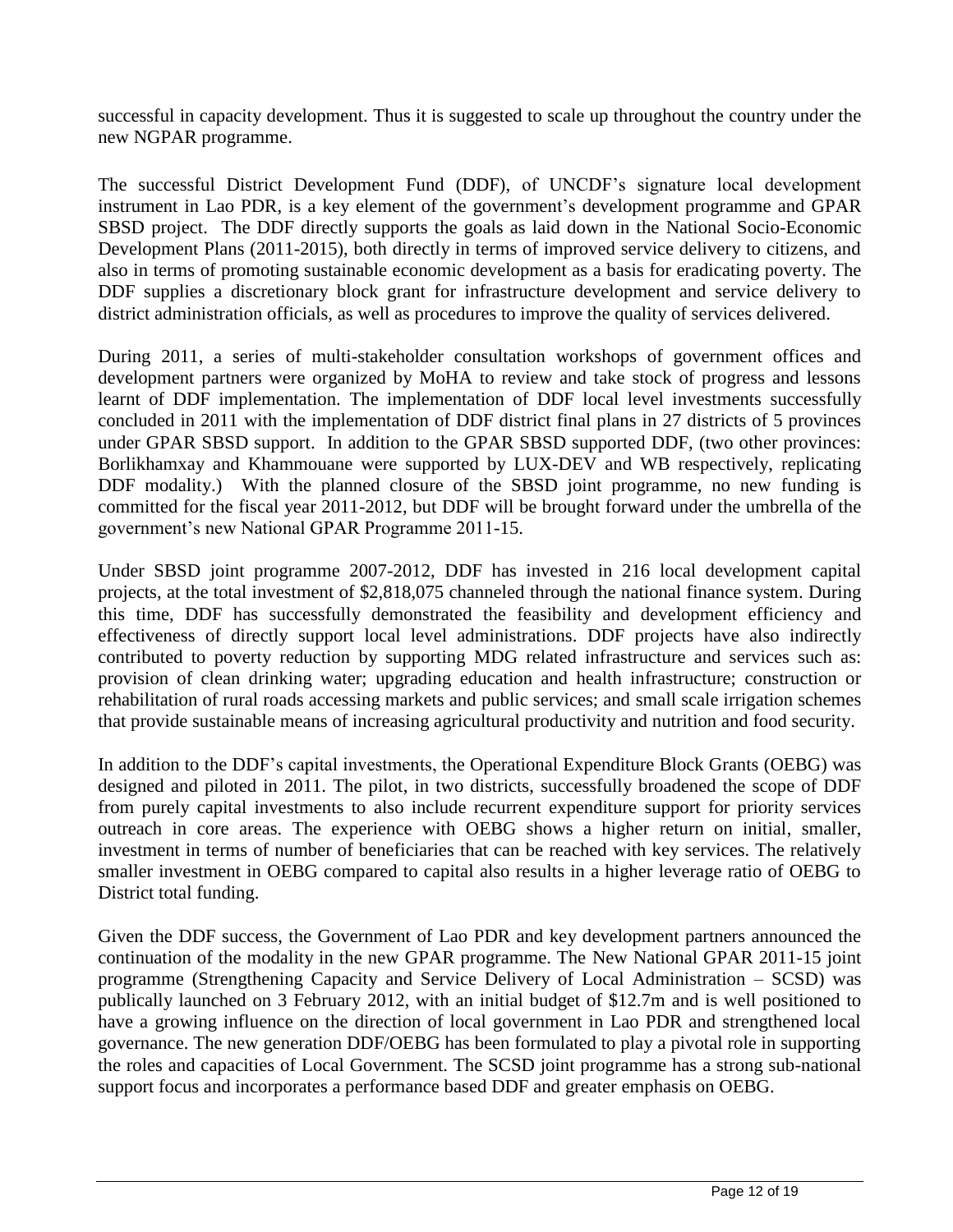Apart from the Initiation Plan (IP), GPAR SBSD and UNCDF formulation project also provide financial and technical support to MoHA in formulating the new National GPAR Programme 2011- 2015, marking the transition from a set of development assistance projects to a fully integrated programme of the government, which provides the institutional framework to integrate all development assistance in this area. This represents an important evolutionary step towards a fully owned Ministry programme with the facility for development partners to support one or more areas of work depending on their priorities and interests.

#### Contribution to outcome level

Through GPAR programme support during 2011, capacity, accountability and responsiveness of the public administration at central and local levels have been further strengthened through:

- The support of the GPAR programme, a space for innovation and debate has been created, in an area that remains politically sensitive and GPAR SBSD has been the main driver behind governance reforms in general.
- The Decree on the Zoning of the remote location categorization has been adopted and implemented in 2011. This will help mapping the gaps for strengthening capacity of local administration for public service improvement
- Government machinery and institutional mechanism to capacitate civil servants in several areas that serve to improve administrative efficiency and effectiveness of service delivery are further fine-tuning and implemented during 2011
- Adoption of the Civil Service Management Strategy is a big step to prepare for capacity development of civil servants of the country
- The DDF approach continued to bring both capacity development plus capital/recurrent investment in one package, which improved the planning and management capacities of the local government and community, for better service delivery especially to women and the poor. The use of the DDF process has resulted in increased efficiency and effectiveness of expenditure and enhanced accountability and transparency over local funds utilization.
- There is evidence that the demonstrated success of the District Development Fund (DDF) modality in terms of decentralization practices, local capacity strengthening has informed national policy. The government has launched a review of its decentralization regulations and practices with a view to strengthening the role and capacity of sub-national systems and staff.
- More and more people made use of speeded up procedures through one door service centers during 2011 (24% increase in usage by citizens during 2011)
- The piloting of an operational expenditure block grant (OEBG) under DDF during 2011 has shown the potential for large and widespread improvement in service delivery through more outreached activities by core service sectors. OEBG will be a key part of the new NGPAR and new SCSD joint programme 2012-15.
- Continuing small grants programme for reform activities (GPAR Fund) that has widened demand based capacity development at national and sub-national level – more than 300 Expression of Interests proposed by different government agencies in 2011, of which 10 projects are successfully implemented.
- A well articulated new National Governance and Public Administration Reform Programme (NGPAR) for 2012-2015 which addresses, in a more harmonized manner, all aspects of reform agenda and scaling up the best practices and lessons learnt from the previous and current phases of GPAR programme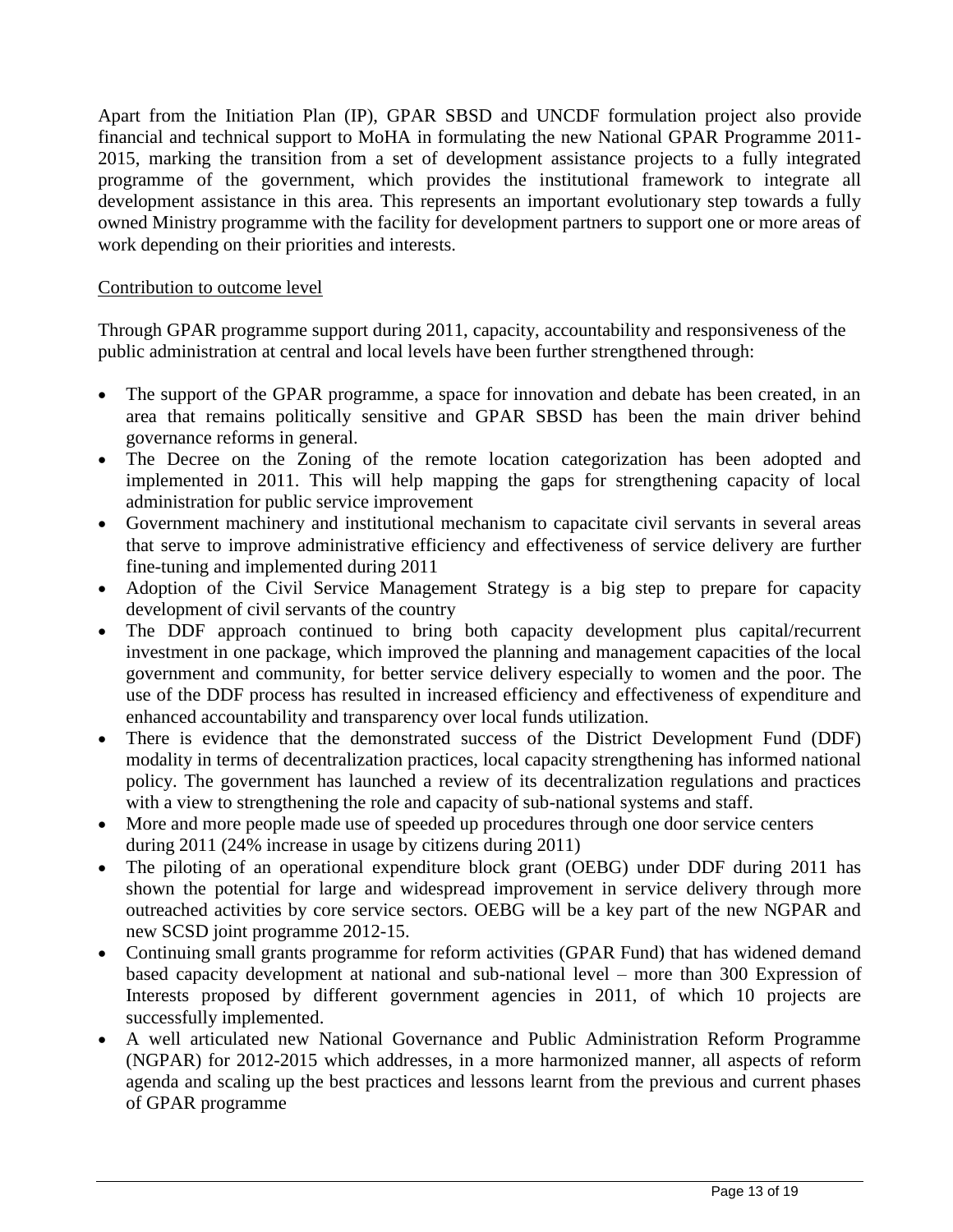#### Contribution to gender equality

Gender equity in the civil service continues to be enhanced through:

- Gender in Governance Strategy that provides clear proposals to improve gender equity in recruitment, service conditions, career advancement and capacity building for women in civil service has been shared with wider stakeholders
- Action Plan for Gender in Governance Strategy developed and be ready for implementation after the strategy is approved by the Government – expected the approval during 2012
- Workshop on capacity development for all the national Implementing Partners organized 2011 on the linkage between gender equality/gender mainstreaming and Managing for Development Results (MfDR)/Results-based Management (RBM), especially in terms of the use of genderresponsive indicators in the work plans.
- Partnership with Lao NCAW in revising Gender in Governance Strategy and Action Plan

#### **Implementation of the Vientiane Declaration on Aid Effectiveness and its Action Plan**

The Governance Sector Working Group (GSWG) and its 2 sub-sector Working Groups continued to play an active role and significantly contribute to governance reform agenda. Support to the Governance Sector Working Group led to an enabling environment for aligning development assistance to the national plans, and becomes a platform which plays a substantive role in driving forward the policy dialogue, information sharing, consensus building and contributions to the Strategic Plan on Governance 2011-20 and governance sector inputs for the  $7<sup>th</sup>$  NSEDP during 2011, and contributed to the development of the Strategic Plan on Governance.

With participation of development partners and establishing effective government leadership, the implementation of Vientiane Declaration on Aid Effectiveness and its Action Plan help ensure that support and attention is given to the Sector Working Group mechanism to maintain its effectiveness in facilitating better coordination and alignment of development assistance in the sector. Through DDF approach and implementation, which uses government systems and staff without the need for a parallel project, UNCDF has also played an important role to contribute to the implementation of the Vientiane Declaration on Aid Effectiveness and its Action Plan as it promotes participation, ownership and harmonization.

The following progresses have been made in 2011:

- Support to the Donor Round Table Implementation Meeting in 2011 and provide inputs into the draft  $7<sup>th</sup>$  NSEDP
- Governance Sector Working Group, two Sub Sector Working Groups and Secretariat continue operational (GSWG) through regular high-level and technical levels
- Secretariat strengthened and roles assigned
- Sector Working Group and Sub Sector Working Group meetings and reports completed
- Governance Information Matrices completed
- Governance Sector Working Group consultations on new National GPAR Programme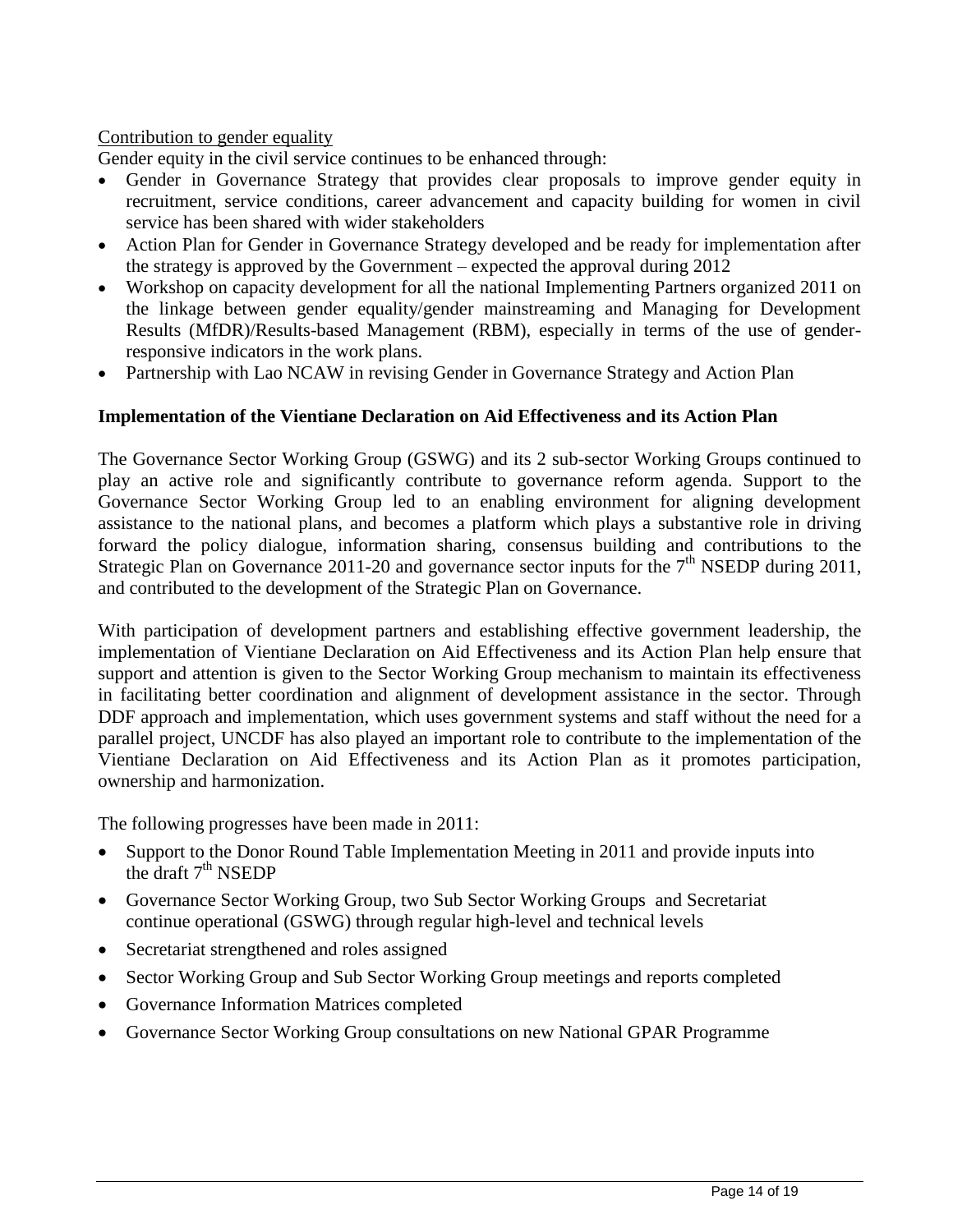### **Update on partnerships**

Throughout 2011, GPAR SBSD continued to build closer working relationships and partnerships with all key concerned parties.

- Close partnership with provincial and district administrations on capacity development
- Partnership with Ministry of Planning & Ministry of Finance on DDF Implementation
- Multi-ministry partnerships around PIMS scale up
- Collaboration with Lao NCAW on finalizing the Gender in Governance Strategy and its action plan.

### **Main challenges and issues**

| <b>Challenge/Issue</b>                                                               | <b>Response</b> |                                                                                                                                         |  |  |
|--------------------------------------------------------------------------------------|-----------------|-----------------------------------------------------------------------------------------------------------------------------------------|--|--|
| Approval of Strategic Plan on Governance<br>by Government has been postponed         |                 | Dissemination of this key policy will be<br>supported after approval is complete                                                        |  |  |
| Training for village administrations                                                 |                 | Upcoming clarifications in mandate of different<br>levels of administration will provide basis for<br>developing new training package   |  |  |
| Developing civil service management law<br>to take into account several institutions |                 | Large multi-stakeholder consultations initiated<br>and will be followed up in next Programme                                            |  |  |
| Approval of Gender in Governance<br>Strategy has been delayed                        |                 | Follow up with MoHA to ensure that the<br>strategy is submitted to the upcoming Cabinet<br>Office at the end of March/early April 2012. |  |  |

## **VI. FUTURE WORK PLAN**

The following activities are planned for the following reporting period (1 January-30 June 2011), using the lessons learned during the previous reporting period.

Priority steps to overcome constraints:

- Follow up plans to address dissemination of Strategic Plan on Governance in place
- Follow up to build capacity of village administrations based on clarifications to PM 01/2000
- Support to formulate civil service management law in place, through EU-UNDP funded project
- Fully funded National GPAR Programme Secretariat Project to roll out of GPAR Programme

#### Steps to build on current achievements:

- High level leadership being formulated to provide direction and oversee sectoral reforms
- Strengthened Programme approach to facilitate scale up and mainstreaming
- Emphasis on sub national capacity development to ensure that benefits reach people
- Wider scale of capacity development for civil servants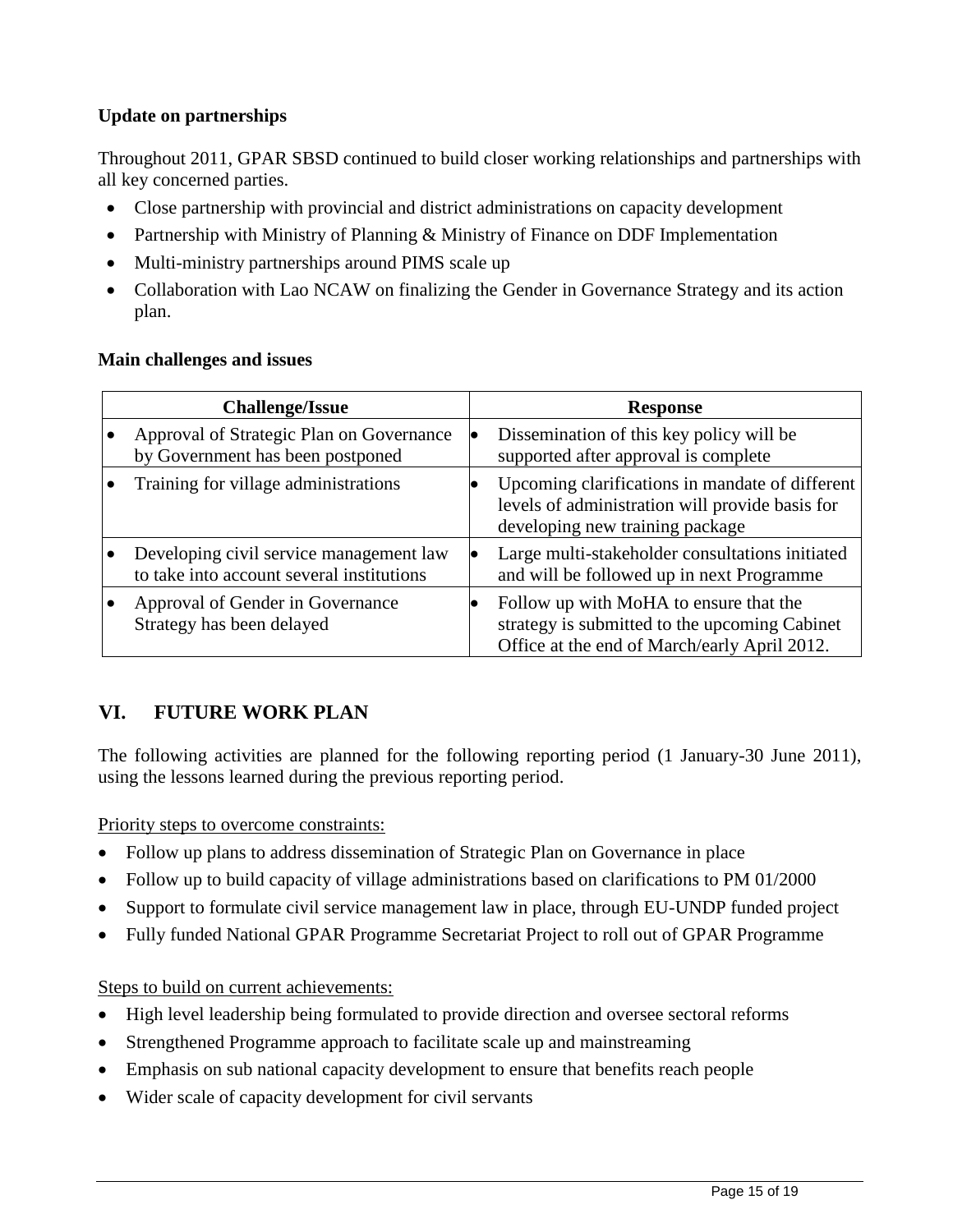Steps to build on partnerships:

- Formulation of National GPAR Programme involving several new development partners
- New programme formulation involving cooperation on climate change and MDGs

Use of lessons learned:

- Lessons learned provide strong inputs for formulating new GPAR Programme
- Successful initiatives being taken forward from SBSD to new NGPAR
- DDF approach has helped influence national policy on sub-national administrations and development
- Lessons provide shared body of knowledge used by Government and development partners
- Stakeholders from national and sub-national level contributing valuable insights and lessons

#### **Major adjustments in the strategies, targets or key outcomes and outputs planned.**

- 1. Dissemination of Strategic Plan on Governance (2011-20) The Strategic Plan on Governance 2011-20 has been submitted for approval by the Government and National Assembly. Given the sensitiveness of this strategy, dissemination can commence only after it is formally approved.
- 2. Village Administration training The manual for training village administrators was prepared, but the training plans deferred in the light of proposed changes in mandates that will emerge from clarification of PM 01/2000 in 2012.
- 3. Code of Conduct guidelines The Code of Conduct document was revised and clarified, making the need for separate guidelines redundant.
- 4. Civil Service Management Law Initial support to review the current decree on civil service management has been completed. The detailed formulation of the new Civil Service Law will be part of the next GPAR Programme.
- 5. Social Protection Pilot The formulation of the new National GPAR Programme did not place the social protection pilot as a priority initiative. Hence, the design of a Social Protection pilot was not further pursued.

## **Estimated total budget required for the following year:** \$ 297,000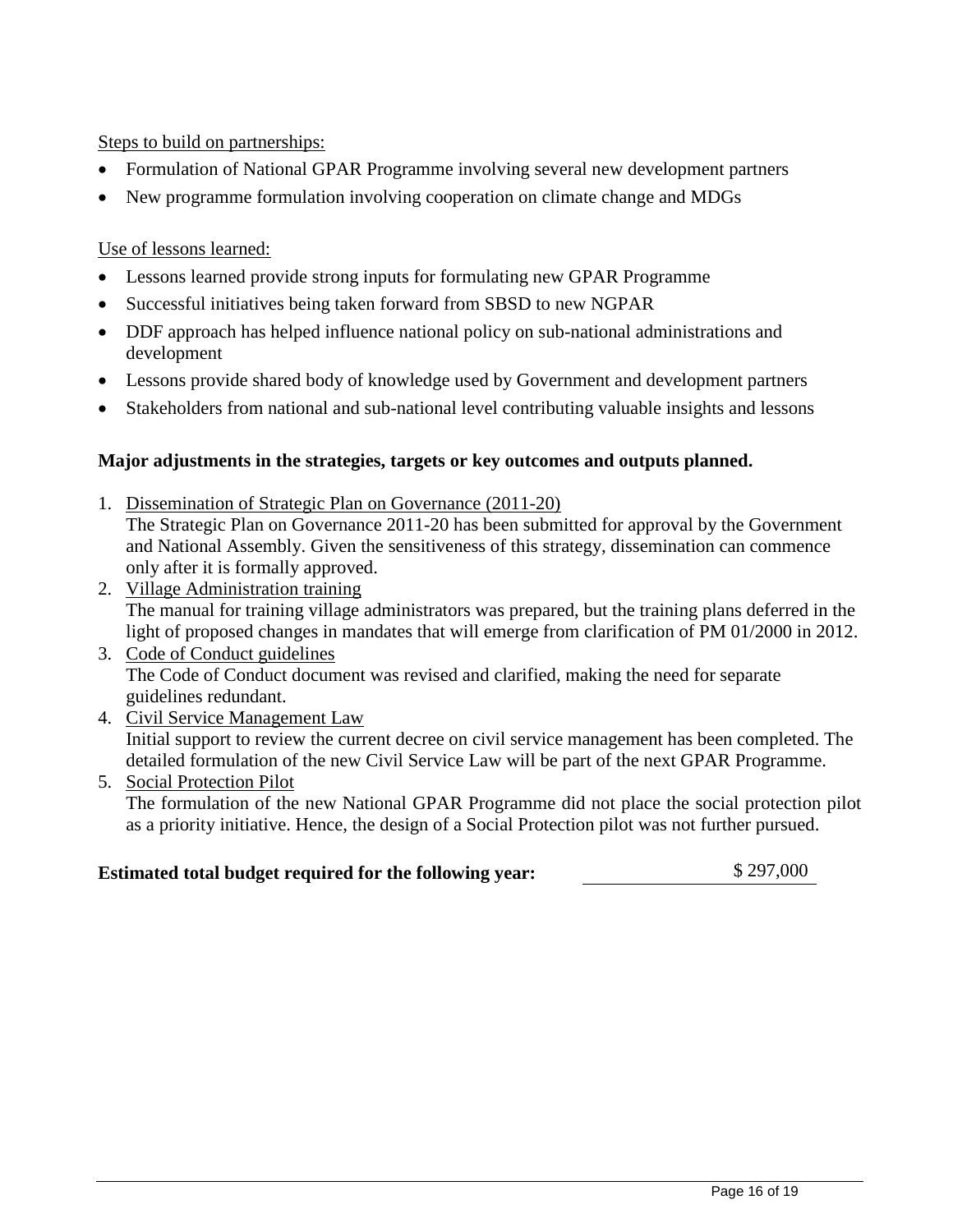### **ANNEX I: INDICATOR BASED PERFORMANCE ASSESSMENT**

|                                                                                                                                             | <b>Performance</b><br><b>Indicators</b> | <b>Indicator</b><br><b>Baselines</b>                                 | <b>Planned</b><br><b>Indicator</b>                                                         | <b>Achieved</b><br><b>Indicator Targets</b>                                               | <b>Reasons for</b><br><b>Variance</b>                                                                | Source of<br><b>Verification</b>                                                            | <b>Comments</b><br>(if any) |  |  |
|---------------------------------------------------------------------------------------------------------------------------------------------|-----------------------------------------|----------------------------------------------------------------------|--------------------------------------------------------------------------------------------|-------------------------------------------------------------------------------------------|------------------------------------------------------------------------------------------------------|---------------------------------------------------------------------------------------------|-----------------------------|--|--|
|                                                                                                                                             |                                         |                                                                      | <b>Targets</b>                                                                             |                                                                                           | (if any)                                                                                             |                                                                                             |                             |  |  |
| Outcome Increased efficiency, effectiveness, transparency, and accountability of the public administration at both central and local levels |                                         |                                                                      |                                                                                            |                                                                                           |                                                                                                      |                                                                                             |                             |  |  |
| <b>Output 1</b><br>Strategic oversight,<br>monitoring<br>framework pro-<br>vides for evidence<br>based policy and<br>performance            | Indicator 1.1                           | Draft strategic<br>Plan on<br>Governance for<br>period 2011-<br>2015 | Draft<br>Governance<br>Strategic Plan<br>2011-15 widely<br>discussed among<br>stakeholders | Target partly<br>achieved;<br>dissemination<br>deferred till Plan is<br>formally approved | <b>New National</b><br>Assembly and<br>Government to<br>approve plan;<br>follow up by<br><b>MoHA</b> | Strategic Plan on<br>Governance<br>submitted to<br>Cabinet for<br>approval in March<br>2012 |                             |  |  |
| analysis in<br>governance reform                                                                                                            | Indicator 1.2                           | Sector<br>Information<br>matrix of 2011                              | Sector<br>information<br>matrix 2011<br>Prepared                                           | Target Achieved;<br>information matrices<br>complete                                      |                                                                                                      | Sector information<br>matrix available for<br>implementation                                |                             |  |  |
|                                                                                                                                             | Indicator 1.3                           | <b>Strategic Plan</b><br>Monitoring<br>System designed               | Preparation of<br>Strategic Plan<br>Monitoring<br>system                                   | Achieved: Strategic<br><b>Plan Monitoring</b><br>system prepared                          |                                                                                                      | Strategic Plan<br>Monitoring system<br>in place                                             |                             |  |  |
|                                                                                                                                             | Indicator 1.4                           | <b>National GPAR</b><br>Programme<br>$(2011-15)$<br>designed         | Formulation of<br>National GPAR<br>Programme<br>$(2011-15)$ & 3<br>projects<br>completed   | Target Achieved;<br>Programme and<br>designed $& 3$<br>projects complete                  |                                                                                                      | The NGPAR<br>programme and its<br>2 projects are<br>launched on 3<br>February 2012          |                             |  |  |
| Output 2<br>Improved org.<br>structures and<br>systems enable                                                                               | Indicator 2.1                           | Training module<br>for Org. Analysis<br>practitioners in<br>Govt.    | Lessons learned<br>workshop and<br>training for<br>practitioners                           | Achieved; Team<br>established and first<br>round of training<br>provided                  |                                                                                                      |                                                                                             |                             |  |  |
| delivery of more<br>equitable, effective<br>accountable and<br>transparent services                                                         | Indicator 2.2                           | <b>Team of District</b><br>Admn. Resource<br>persons                 | Training for 12<br>districts to<br>conduct district<br>capacity building                   | Achieved; Teams<br>from 12 districts on<br>district capacity<br>building                  |                                                                                                      |                                                                                             |                             |  |  |
|                                                                                                                                             | Indicator 2.3                           | Team of Village<br>Admn. Training<br>Resource<br>persons             | None                                                                                       | Not Achieved; Task<br>not yet initiated by<br>Government                                  | Will be carried<br>out in next phase<br>of GPAR<br>Programme                                         |                                                                                             |                             |  |  |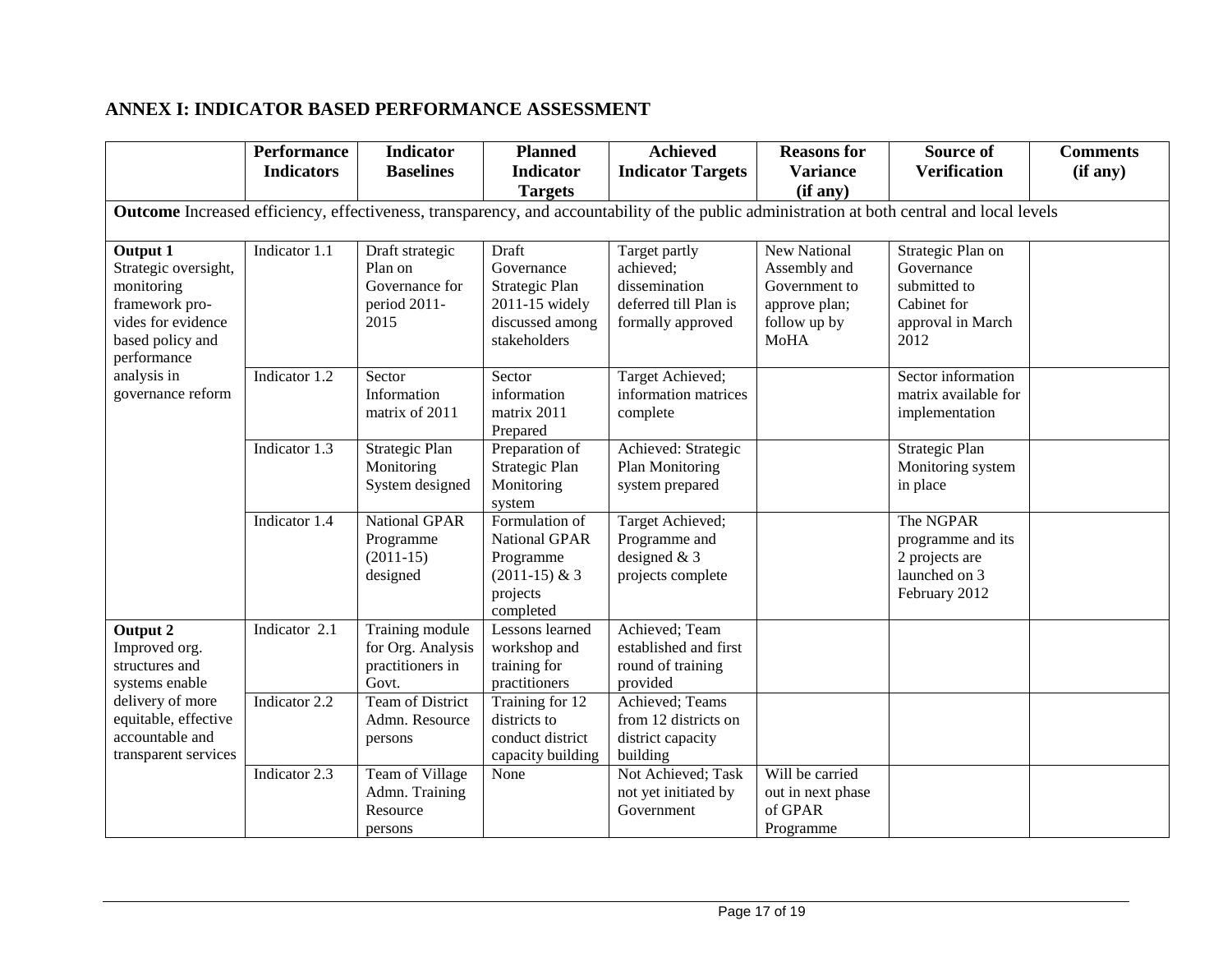| Output 3           | Indicator 3.1 | Draft of Civil          | Drafting of civil       | Partially achieved;     | Further review  |                     |  |
|--------------------|---------------|-------------------------|-------------------------|-------------------------|-----------------|---------------------|--|
| HRM and HRD        |               | Service                 | service                 | reviews of earlier      | and drafting by |                     |  |
| policies,          |               | Management              | management law          | legal frameworks        | Govt. in 2012   |                     |  |
| procedures and     |               | Law                     | commenced               | complete                |                 |                     |  |
| capacity are       | Indicator 3.2 | Implementation          | <b>PIMS</b>             | Achieved; PIMS          |                 |                     |  |
| strengthened       |               | of PIMS in 10           | implementation          | implemented in 16       |                 |                     |  |
|                    |               | offices                 | in 16 offices           | offices                 |                 |                     |  |
|                    |               |                         |                         |                         |                 |                     |  |
|                    | Indicator 3.3 | <b>Draft Guidelines</b> | Instructions to         | Achieved;               |                 | Instructions are in |  |
|                    |               | to implement            | implement Code          | instructions for        |                 | available to follow |  |
|                    |               | Code of Conduct         | of Conduct              | implementation in       |                 |                     |  |
|                    |               |                         | included in draft       | Code of Conduct         |                 |                     |  |
|                    |               |                         | of code                 | completed               |                 |                     |  |
|                    | Indicator 3.4 | Draft of Civil          | Draft Civil             | Achieved; Civil         |                 |                     |  |
|                    |               | <b>Service Training</b> | Service                 | <b>Service Training</b> |                 |                     |  |
|                    |               | <b>Centre Strategy</b>  | Management              | Strategy available      |                 |                     |  |
|                    |               |                         | Strategy                | for MoHA to pursue      |                 |                     |  |
|                    |               |                         | prepared for            | scale up plans          |                 |                     |  |
|                    |               |                         | <b>ARTI</b>             |                         |                 |                     |  |
|                    |               |                         | Proposal to             |                         |                 |                     |  |
|                    |               |                         | support Civil           |                         |                 |                     |  |
|                    |               |                         | <b>Service Training</b> |                         |                 |                     |  |
|                    |               |                         | through PPTP-2          |                         |                 |                     |  |
|                    | Indicator 3.5 | Elementary.             | Material for            | Achieved; Material      |                 |                     |  |
|                    |               | English                 | Elem. English           | for Elem. English       |                 |                     |  |
|                    |               | Language                | Lang.                   | Lang. Curriculum        |                 |                     |  |
|                    |               | Curriculum for          | Curriculum              | available               |                 |                     |  |
|                    |               | civil servants -        | prepared by TA          |                         |                 |                     |  |
|                    |               | Materials               |                         |                         |                 |                     |  |
|                    | Indicator 3.6 | Gender in               | Gender in               | Achieved; Gender in     |                 |                     |  |
|                    |               | Governance              | Governance              | Governance              |                 |                     |  |
|                    |               | Strategy                | Strategy                | Strategy shared with    |                 |                     |  |
|                    |               | disseminated            | workshop with           | stakeholders            |                 |                     |  |
|                    |               |                         | stakeholders            |                         |                 |                     |  |
| Output 4:          | Indicator 4.1 | Pilot                   | Operational             | Achieved;               |                 |                     |  |
| Decentralized      |               | Operational.            | expenditure             | operational             |                 |                     |  |
| finance and        |               | Exp. Block              | block grant             | expenditure             |                 |                     |  |
| planning increase  |               | Grants in 2             | piloted in 2            | successfully            |                 |                     |  |
| access to services |               | districts               | districts               | implemented in 2        |                 |                     |  |
| for the poor and   |               |                         | Lessons learned         | districts               |                 |                     |  |
| vulnerable         |               |                         | documented              |                         |                 |                     |  |